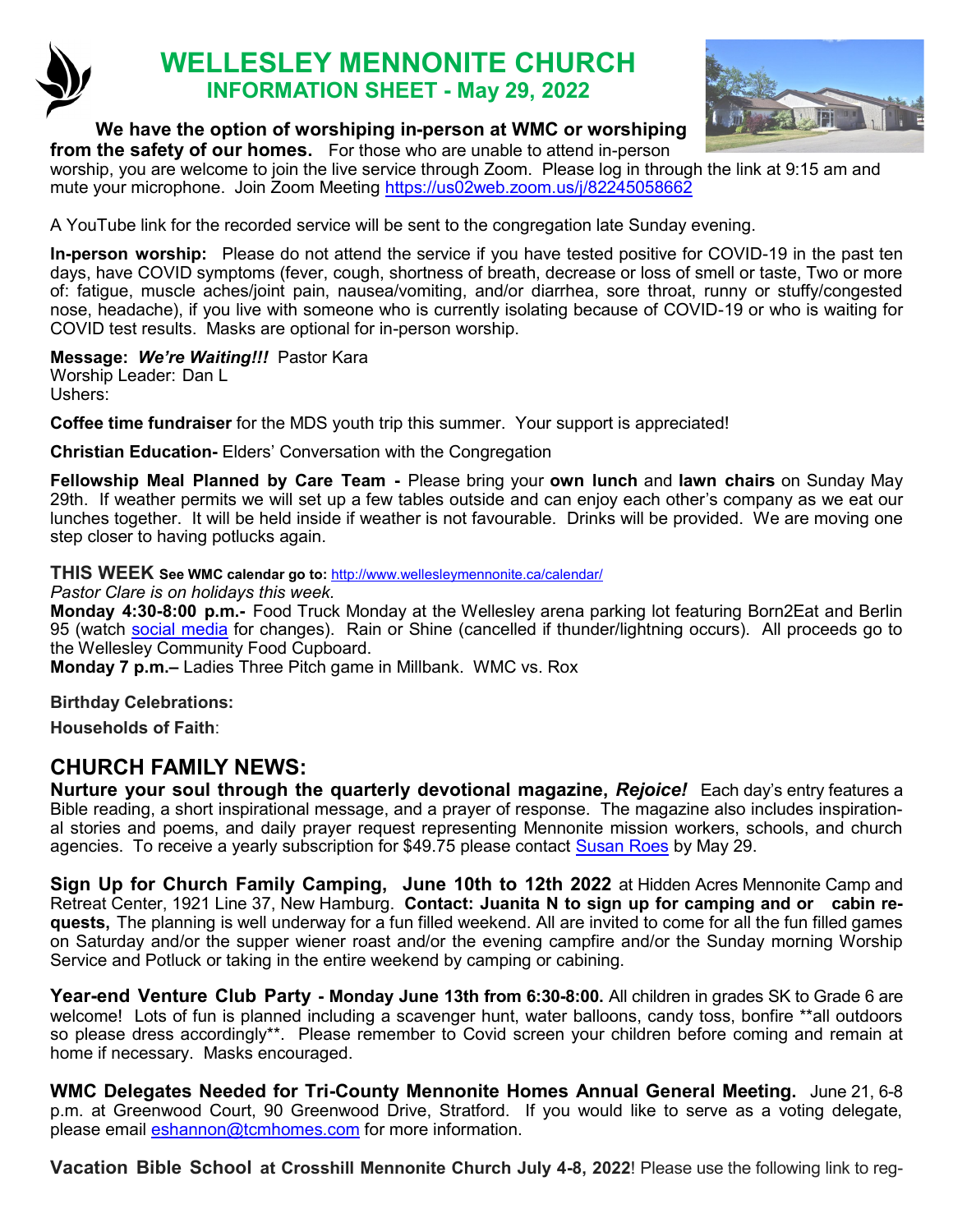ister your children [https://www.crosshillmennonitechurch.ca/vbs2022.](https://www.crosshillmennonitechurch.ca/vbs2022) . Please complete at your earliest convenience as we are capping the number of children this year to ensure we have enough volunteers to facilitate. If you are interested / available to volunteer at VBS, please talk to Judy or Sandra. **VACATION BIBLE SCHOOL MILK BAG MAT MISSIONS PROJECT** - We are in need of milk bags. PLEASE help us to collect bags from family/friends/neighbours and spread the word. Flattened bags preferred.

### **The Care Team is planning two campfires this summer:**

- July 17 at Gerald & Donna J
- August 21 at Kara & Alvin C

Time: 7:30 p.m. Bring your own snacks, food, drinks, lawn chairs. Mark your calendars and plan to attend!

**Thank you to those who have accepted new positions** on the committees and commissions of WMC with terms beginning September 1, 2022. At this time there are two openings on the slate:

Christian Ed. (Adult/Youth Coordinator)

Elder

We are asking for your prayerful consideration where you might use your gifts in these ministries of WMC.

*In the "Wilderness": The church's identity crisis and the need to "go local".* **An interview with Gathering 2022 guest speaker Kara Carter!** Kara spoke with MC Canada about her thoughts on where "church" as we know it is headed and why ministry centred on relationship building within local community is so important and you can read the interview [here.](https://www.mennonitechurch.ca/article/13434-in-the-wilderness-the-churchs-identity-crisis-and-the-need-to-go-local)

**The lending library has been reinstated** and is waiting for some books to be put in. If you have books that you would like to share with others please put them in the wooden crate in the lobby. Books for adults, teens and children are needed. *The Care Team* 

#### **Offering Report for May 22, 2022**

Total Offering (budget): \$3371.00

- + Regular Offering: \$1988.00
- + PAO Offering: \$1383.00

Youth Summer MDS Trip (coffee fundraiser): \$81 Food Trucks (May): \$874.00

## **MCEC IN PRAYER**

- Each week we pray for a faith community within the MCEC community of congregations. This week we pray for [Oromo Evangelical Church of Ottawa](http://www.oromoevangelicalchurchofottawa.org/?fbclid=IwAR2spLxjpA4QzaoWvr28NITv4ouj9c2ilpVhCHZFY_0xWlGI34MhdOfVGMk) and [Ottawa Mennonite Church.](https://ottawamennonitechurch.org/) Wondimu Senbeto provides pastoral leadership to Oromo Evangelical and Carrie Lehn leads the pastoral leadership at Ottawa Mennonite. Please pray for these congregations who serve their communities and neighbourhoods in our nation's capital.
- Bounnho Phommaseng will be ordained at Lao Christian Fellowship on May 29, 2022. Pray for Bounnho and the congregation as they celebrate his calling to ministerial leadership. To share your words of encouragement and support with Bounnho, you can reach him at [brunophommaseng@hotmail.com.](mailto:brunophommaseng@hotmail.com)

# **BROADER AREA NEWS AND EVENTS**

June 11th Weekend - **MennoHomes Out-Spok'[n XII for Affordable Housing bike](https://t.e2ma.net/click/r0dmhh/np2qvh/nt1ktt)-a-thon.** A "hybrid" event to raise funds for a very real need. Hikers, recreational bikers, and avid cyclists can join us on the Kissing Bridge Trail or choose your own route. Construction has begun at our Sprucelawn project and your support is making it possible. For more details<mennohomes.com>226-476-2535, to [register now](https://www.canadahelps.org/en/charities/mennohomes-inc/p2p/Out-SpoknXIIBike-a-Thon2022/) or to see who's already riding and show your support with a [dona](https://www.canadahelps.org/en/charities/mennohomes-inc/p2p/Out-SpoknXIIBike-a-Thon2022/)[tion](https://www.canadahelps.org/en/charities/mennohomes-inc/p2p/Out-SpoknXIIBike-a-Thon2022/) to help create new affordable housing

**Hidden Acres Mennonite Camp** is hosting its 55th Chicken BBQ and Pie Auction on June 14, 2022. Both eat in and take out options are available this year. Visit [www.hiddenacres.ca](http://www.hiddenacres.ca/) for more details and to purchase your tickets.

Are you or your friends interested in **serving with Mennonite Disaster Service (MDS) for a year?** The MDS Yearlong Volunteer Program provides a service opportunity for volunteers to enhance their leadership skills and to help bring people home after disasters. Email [volunteer@mds.org](mailto:volunteer@mds.org) or call 800-241-8111 for more information. Apply by June 15th.

**Shalom For All Creation - A Theology Workshop**. June 15, 2022, 9 a.m. to 12 noon, online event. Join Wendy Janzen, MCEC Eco-Minister, for this half-day learning retreat for pastors and ministering persons. Discover tools for reading the